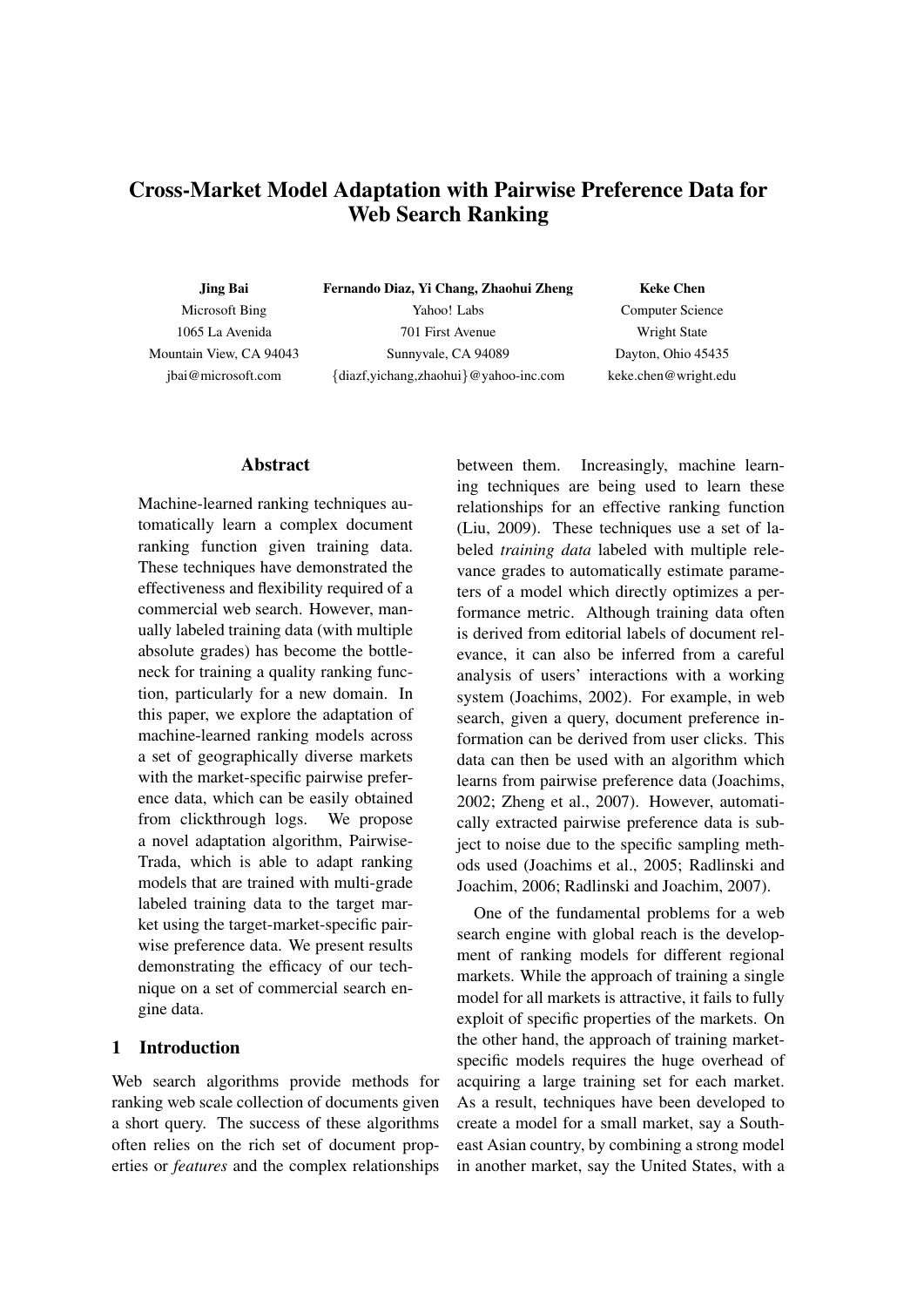small amount of manually labeled training data in the small market (Chen et al., 2008b). However, the existing Trada method takes only multigrade labeled training data for adaptation, making it impossible to take advantage of the easily harvested pairwise preference data. In fact, to our knowledge, there is no adaptation algorithm that is specifically developed for pairwise data.

In this paper, we address the development market-specific ranking models by leveraging pairwise preference data. The pairwise preference data contains most market-specific training examples, while a model from a large market may capture the common characteristics of a ranking function. By combining them algorithmically, our approach has two unique advantages. (1) The biases and noises of the pairwise preference data can be depressed by using the base model from the large market. (2) The base model can be tailored to the characteristics of the new market by incorporating the market specific pairwise training data. As the pairwise data has the particular form, the challenge is how to effectively use pairwise data in adaptation. This appeals to the following objective of many web search engines: design algorithms which minimize manually labeled data requirements while maintaining strong performance.

### 2 Related Work

In recent years, the ranking problem is frequently formulated as a supervised machine learning problem, which combines different kinds of features to train a ranking function. The ranking problem can be formulated as learning a function with pair-wise preference data, which is to minimize the number of contradicting pairs in training data. For example, RankSVM (Joachims, 2002) uses support vector machines to learn a ranking function from preference data; RankNet (Burges et al., 2005a) applies neural network and gradient descent to obtain a ranking function; RankBoost (Freund et al., 1998) applies the idea of boosting to construct an efficient ranking function from a set of weak ranking functions; GBRank (Zheng et al., 2007; Xia et al., 2008) using gradient descent in function spaces, which is able to learn relative ranking information in the context of web search. In addition, Several studies have been focused on learning ranking functions in semi-supervised learning framework (Amini et al., 2008; Duh and Kirchhoff, 2008), where unlabeled data are exploited to enhance ranking function. Another approach to learning a ranking function addresses the problem of optimizing the list-wise performance measures of information retrieval, such as mean average precision or Discount Cumulative Gain (Cao et al., 2007; Xu et al., 2008; Wu et al., 2009; Chen et al., 2008c). The idea of these methods is to obtain a ranking function that is optimal with respect to some information retrieval performance measure.

Model adaptation has previously been applied in the area of natural language processing and speech recognition. This approach has been successfully applied to parsing (Hwa, 1999), tagging (Blitzer et al., 2006), and language modeling for speech recognition (Bacchiani and Roark, 2003). Until very recently, several works have been presented on the topic of model adaptation for ranking (Gao et al., 2009; Chen et al., 2008b; Chen et al., 2009), however, none of them target the model adaptation with the pair-wise learning framework. Finally, multitask learning for ranking has also been proposed as a means of addressing problems similar to those we have encountered in model adaptation (Chen et al., 2008a; Bai et al., 2009; Geng et al., 2009).

### 3 Background

## 3.1 Gradient Boosted Decision Trees for Ranking

Assume we have a training data set,  $\mathcal{D}$  =  $\{\langle (q, d), y \rangle_1, \ldots, \langle (q, d), y \rangle_n\}$ , where  $\langle (q, d), t \rangle_i$ encodes the labeled relevance, y, of a document, d, given query, q. Each query-document pair,  $(q, d)$ , is represented by a set of features,  $(q, d) = \{x_{i1}, x_{i2}, x_{i3}, ..., x_{im}\}.$  These features include, for example, query-document match features, query-specific features, and documentspecific features. Each relevance judgment, y, is a relevance grade mapped (e.g. "relevant", "somewhat relevant", "non-relevant") to a real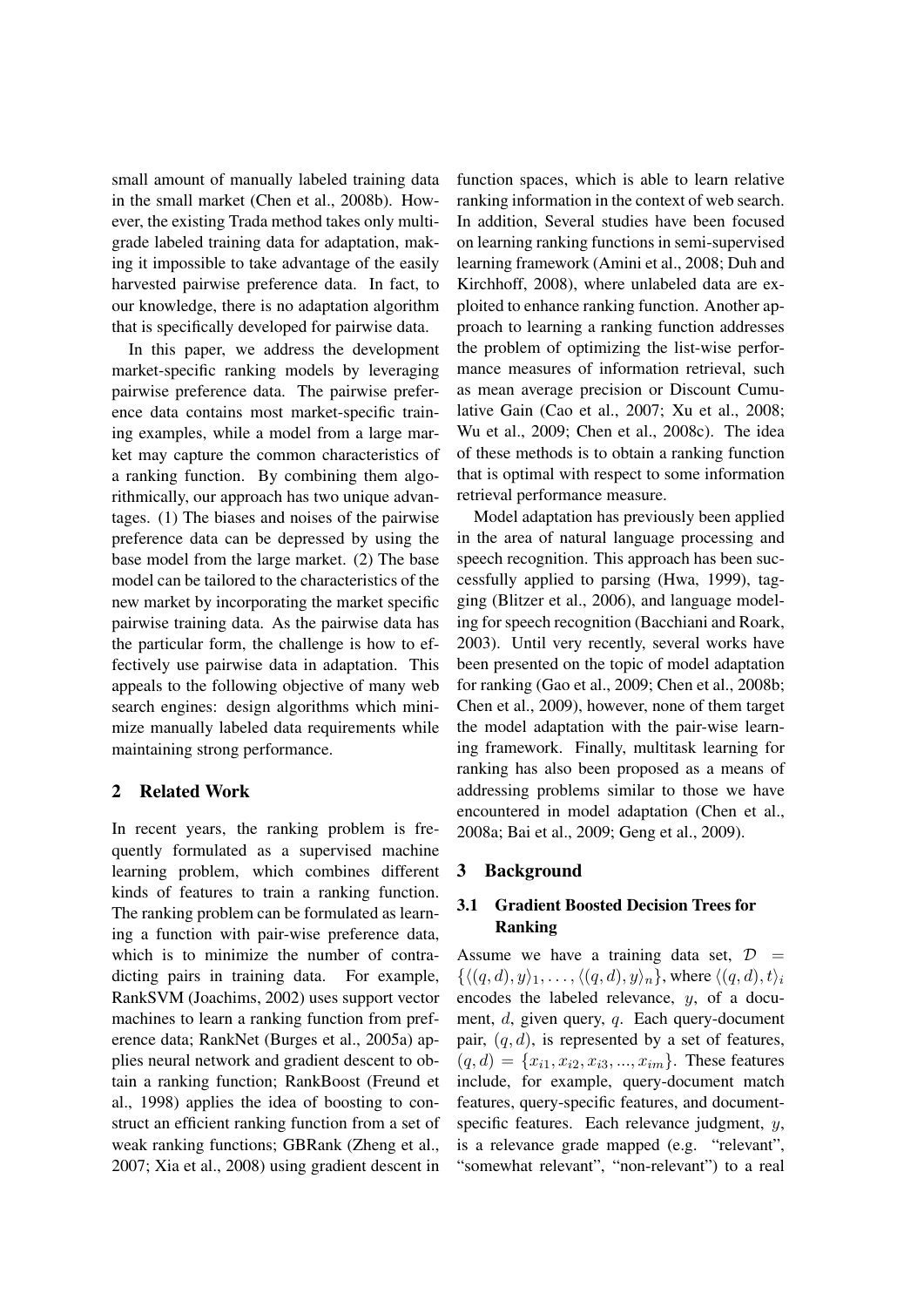

Figure 1: An example of base tree, where  $x_1, x_2$ and  $x_3$  are features and  $a_1$ ,  $a_2$  and  $a_3$  are their splitting values.

number. Given this representation, we can learn a *gradient boosted decision tree* (GBDT) which models the relationship between document features,  $(q, d)$ , and the relevance score, y, as a decision tree (Friedman, 2001). Figure 1 shows a portion of such a tree. Given a new query document pair, the GBDT can be used to predict the relevance grade of the document. A ranking is then inferred from these predictions. We refer to this method as  $GBDT_{reg}$ .

In the training phase,  $GBDT_{reg}$  iteratively constructs regression trees. The initial regression tree minimizes the  $L_2$  loss with respect to the targets, y,

$$
L_2(f, y) = \sum_{\langle (q,d), y \rangle} (f(q, d) - y)^2 \qquad (1)
$$

As with other boosting algorithms, the subsequent trees minimize the  $L_2$  loss with respect to the residuals of the predicted values and the targets. The final prediction, then, is the sum of the predictions of the trees estimated at each step,

$$
f(x) = f^{1}(x) + \ldots + f^{k}(x) \tag{2}
$$

where  $f^{i}(x)$  is the prediction of the *i*th tree.

#### 3.2 Pairwise Training

As alternative to the absolute grades in  $\mathcal{D}$ , we can also imagine assembling a data set of *relative judgments*. In this case, assume we have a training data set  $\mathcal{D}^{\succ}$  =  $\{\langle (q, d), (q, d'), \rho \rangle_1, \ldots, \langle (q, d), (q, d'), \rho \rangle_n\},\$ 

where  $\langle (q, d), (q, d'), \rho \rangle_i$  encodes the preference, of a document, d, to a second document,  $d'$ , given query,  $q$ . Again, each query-document pair is represented by a set of features. Each preference judgment,  $\rho \in \{\succ, \prec\}$ , indicates whether document  $d$  is preferred to document  $d'$  $(d \succ d')$  or not  $(d \prec d')$ .

Preference data is attractive for several reasons. First, editors can often more easily determine preference between documents than the absolute grade of single documents. Second, relevance grades can often vary between editors. Some editors may tend to overestimate relevance compared to another editor. As a result, judgments need to be rescaled for editor biases. Although preference data is not immune to intereditor inconsistency, absolute judgments introduce two potential sources of noise: determining a relevance ordering and determining a relevance grade. Third, even if grades can be accurately labeled, mapping those grades to real values is often done in a heuristic or *ad hoc* manner. Fourth,  $GBDT_{reg}$  potentially wastes modeling effort on predicting the grade of a document as opposed to focusing on optimizing the rank order of documents, the real goal a search engine. Finally, preference data can often be mined from a production system using assumptions about user clicks.

In order to support preference-based training data, (Zheng et al., 2007) proposed GBRANK based on GBDT<sub>reg</sub>. The GBRANK training algorithm begins by constructing an initial tree which predicts a constant score, c, for all instances. A pair is contradicting if the  $\langle (q, d), (q, d'), \rangle$  and prediction  $f(q, d)$  <  $f(q, d')$ . At each boosting stage, the algorithm constructs a set of contradicting pairs,  $\mathcal{D}_{\text{contra}}^{\succ}$ . The GBRANK algorithm then adjusts the response variables,  $f(q, d)$  and  $f(q, d')$ , so that  $f(q, d) > f(q, d')$ . Assume that  $(q, d) \succ (q, d')$  and  $f(q, d) < f(q, d')$ . To correct the order, we modify the target values,

$$
\tilde{f}(q,d) = f(q,d) + \tau \tag{3}
$$

$$
\tilde{f}(q, d') = f(q, d') - \tau \tag{4}
$$

where  $\tau > 0$  is a margin parameter that we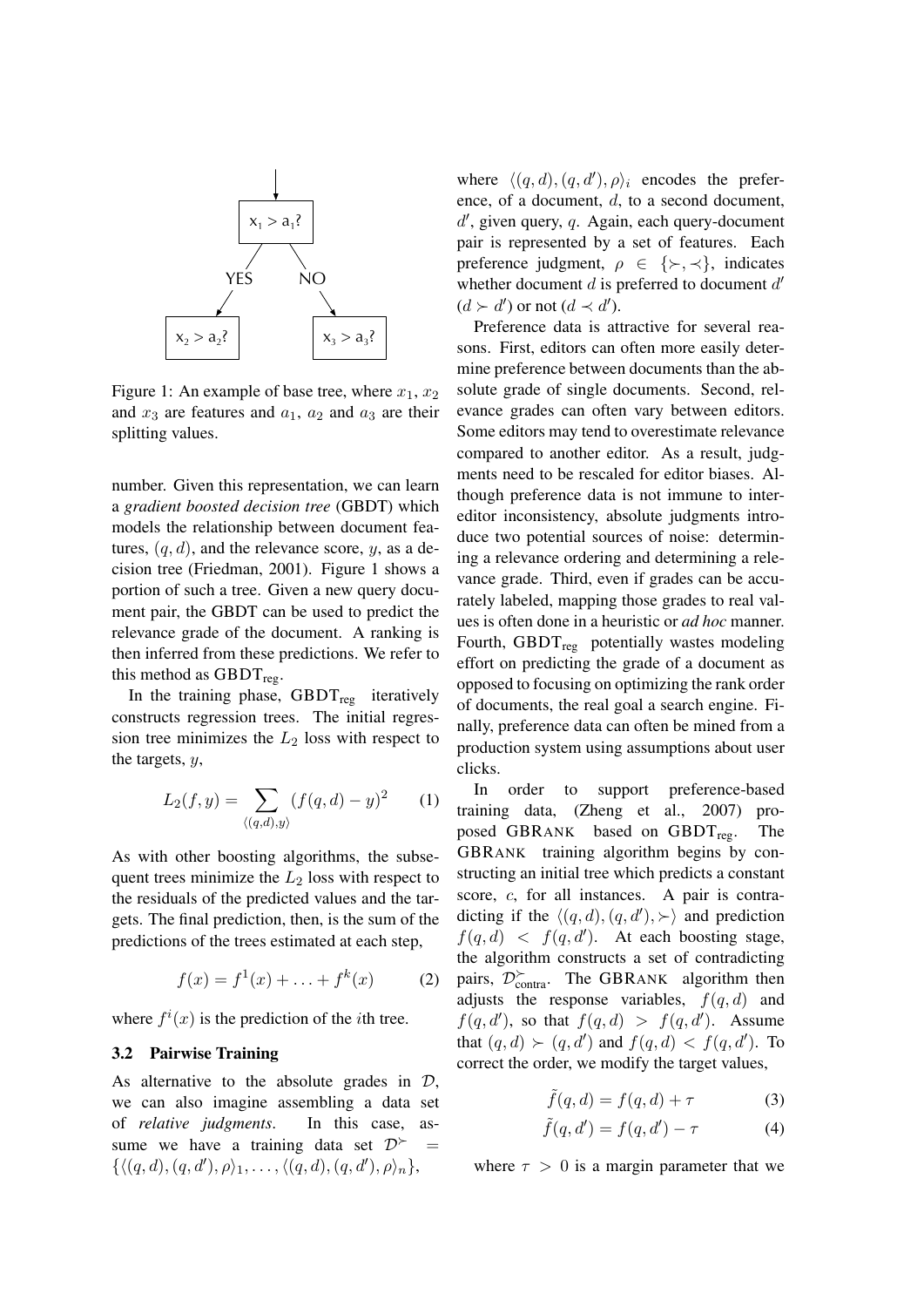need to assign. In our experiments, we set  $\tau$  to 1. Note that if preferences are inferred from absolute grades,  $D$ , minimizing the  $L_2$  to 0 also minimizes the contradictions.

#### 3.3 Tree Adaptation

Recall that we are also interested in using the information learned from one market, which we will call the *source market*, on a second market, which we will call the *target market*. To this end, the Trada algorithm adapts a  $GBDT_{reg}$  model from the source market for the target market by using a small amount of target market absolute relevance judgments (Chen et al., 2008b). Let the  $\mathcal{D}_s$  be the data in the source domain and  $\mathcal{D}_t$  be the data in target domain. Assume we have trained a model using GBDT<sub>reg</sub>. Our approach will be to use the decision tree structure learned from  $\mathcal{D}_s$  but to adapt the thresholds in each node's feature. We will use Figure 1 to illustrate Trada. The splitting thresholds are  $a_1, a_2$ and  $a_3$  for rank features  $x_1$ ,  $x_2$  and  $x_3$ . Assume that the data set  $\mathcal{D}_t$  is being evaluated at the root node  $v$  in Figure 1. We will split the using the feature  $v_x = x_1$  but will compute a new threshold  $v'_a$  using  $\mathcal{D}_t$  and the GBDT<sub>reg</sub> algorithm. Because we are discussing the root node, when we select a threshold b,  $\mathcal{D}_t$  will be partitioned into two sets,  $\mathcal{D}_t^{>b}$  and  $\mathcal{D}_t^{ representing those$ instances whose feature  $x_1$  has a value greater and lower than b. The response value for each partition will be the uniform average of instances in that partition,

$$
f = \begin{cases} \frac{1}{|\mathcal{D}_t^{>b}|} \sum_{d_i \in \mathcal{D}_t^{>b}} y_i & \text{if } d_i \in \mathcal{D}_t^{>b} \\ \frac{1}{|\mathcal{D}_t^{ (5)
$$

We would like to select a value for  $b$  which minimizes the  $L_2$  loss between y and f in Equation 5; equivalently, b can be selected to minimize the variance of  $y$  in each partition. In our implementation, we compute the  $L_2$  loss for all possible values of the feature  $v'_x$  and select the value which minimizes the loss.

Once b is determined, the adaptation consists of performing a linear interpolation between the original splitting threshold  $v_a$  and the new splitting threshold  $b$  as follows:

$$
v_a' = pv_a + (1 - p)b \tag{6}
$$

where  $p$  is an adaptation parameter which determines the scale of how we want to adapt the tree to the new task. If there is no additional information, we can select  $p$  according to the size of the data set,

$$
p = \frac{|D_s^{
$$

In practice, we often want to enhance the adaptation scale since the training data of the extended task is small. Therefore, we add a parameter  $\beta$ to boost the extended task as follows:

$$
p = \frac{|\mathcal{D}_s^{
$$

The value of  $\beta$  can be determined by crossvalidation. In our experiments, we set  $\beta$  to 1.

The above process can also be applied to adjust the response value of nodes as follows:

$$
v_f' = pv_f + (1 - p)f \tag{9}
$$

where  $v'_f$  is the adapted response at a node,  $v_f$  is its original response value of source model, and f is the response value (Equation 5).

The complete Trada algorithm used in our experiments is presented in Algorithm 1.

| <b>Algorithm 1</b> Tree Adaptation Algorithm |                                                                                 |  |  |  |  |  |  |
|----------------------------------------------|---------------------------------------------------------------------------------|--|--|--|--|--|--|
|                                              | $TRADA(v, \mathcal{D}_t, p)$                                                    |  |  |  |  |  |  |
| 1                                            | $b \leftarrow$ COMPUTE-THRESHOLD $(v_x, \mathcal{D}_t)$                         |  |  |  |  |  |  |
|                                              | 2 $v'_a \leftarrow pv_a + (1-p)b$                                               |  |  |  |  |  |  |
|                                              | 3 $v'_f \leftarrow pv_f + (1-p)$ MEAN-RESPONSE $(\mathcal{D}_t)$                |  |  |  |  |  |  |
|                                              | 4 $\mathcal{D}_t' \leftarrow \{x \in \mathcal{D}_t : x_i < v'_a\}$              |  |  |  |  |  |  |
|                                              | 5 $v'_{\leq} \leftarrow \text{TRADA}(v_{\leq}, \mathcal{D}'_t, p)$              |  |  |  |  |  |  |
|                                              | 6 $\mathcal{D}''_t \leftarrow \{x \in \mathcal{D}_t : x_i > v'_a\}$             |  |  |  |  |  |  |
|                                              | 7 $v'_{\leq} \leftarrow \text{TRADA}(v_{>}, \mathcal{D}_{t}^{\prime\prime}, p)$ |  |  |  |  |  |  |
|                                              | 8 return $v'$                                                                   |  |  |  |  |  |  |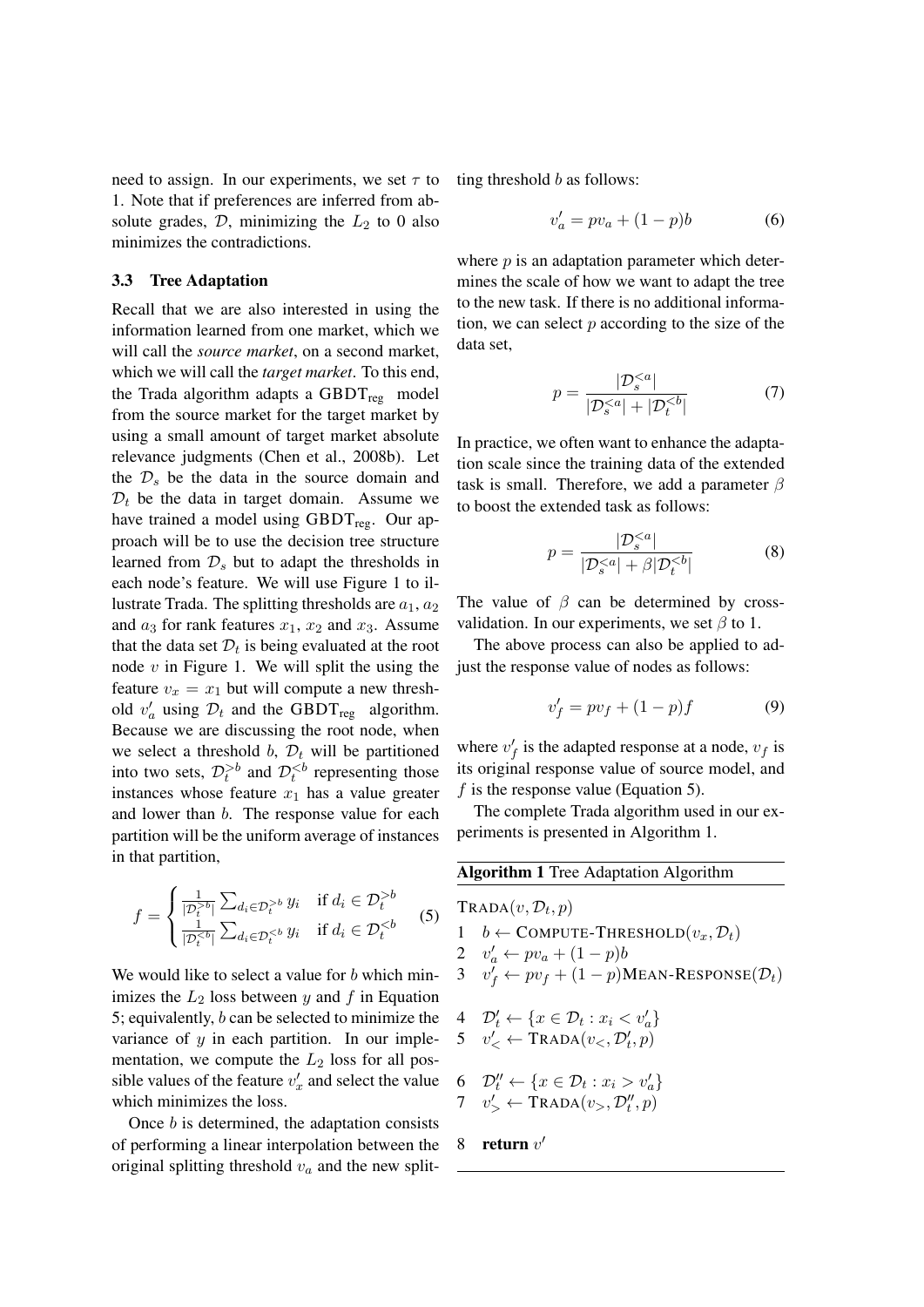The Trada algorithm can be augmented with a second phase which directly incorporates the target training data. Assume that our source model,  $\mathcal{M}_s$ , was trained using source data,  $\mathcal{D}_s$ . Recall that  $\mathcal{M}_s$  can be decomposed as a sum of regression tree output,  $f_{\mathcal{M}_s}(x) = f_{\mathcal{M}_s}^1(x) +$  $\dots + f^k_{\mathcal{M}_s}(x)$ . *Additive tree adaptation* refers augmenting this summation with a set of regression trees trained on the residuals between the model,  $\mathcal{M}_s$ , and the target training data,  $\mathcal{D}_t$ . That is,  $f_{\mathcal{M}_t}(x) = f_{\mathcal{M}_s}^1(x) + \ldots + f_{\mathcal{M}_s}^k(x) +$  $f_{\mathcal{M}_t}(x)^{k+1} + \ldots + f_{\mathcal{M}_t}(x)^{k+k'}$ . In order for us to perform additive tree adaptation, the source and target data must use the same absolute relevance grades.

### 4 Pairwise Adaptation

Both GBRANK and Trada can be used to reduce the requirement on editorial data. GBRANK achieves the goal by leveraging preference data, while Trada does so by leveraging data from a different search market. A natural extension to these methods is to leverage both sources of data simultaneously. However, no algorithm has been proposed to do this so far in the literature. We propose an adaptation method using pairwise preference data.

Our approach shares the same intuition as Trada: maintain the tree structure but adjust decision threshold values against some target value. However, an important difference is that our adjustment of threshold values does not regress against some target grade values; rather its objective is to improve the ordering of documents. To make use of preference data in the tree adaptation, we follow the method used in GBRANK to adjust the target values whenever necessary to preserve correct document order. Given a base model,  $\mathcal{M}_s$ , and preference data,  $\mathcal{D}_t^{\succ}$ , we can use Equations 3 and 4 to *infer* target values. Specifically, we construct a set  $\mathcal{D}_{\text{contra}}^{\succ}$  from  $\mathcal{D}_{t}^{\succ}$  and  $\mathcal{M}_{s}$ . For each item  $(q, d)$ in  $\mathcal{D}_{\text{contra}}^{\succ}$ , we use the value of  $\tilde{f}(q, d)$  as the target. These tuples,  $\langle (q, d), \tilde{f}(q, d) \rangle$  along with  $\mathcal{M}_s$  are then are provided as input to Trada. Our approach is described in Algorithm 2.

Compared to Trada, Pairwise-Trada has two

Algorithm 2 Pairwise Tree Adaptation Algorithm

PAIRWISE-TRADA $(\mathcal{M}_s, \mathcal{D}_t^{\succ}, p)$ 1  $\mathcal{D}_{\text{contra}} \leftarrow \text{FIND-CONTRADICTIONS}(\mathcal{M}_s, \mathcal{D}_t^{\succ})$ 2  $\tilde{\mathcal{D}}_t \leftarrow \{ \langle (q, d), \tilde{f}(q, d) \rangle : (q, d) \in \mathcal{D}_{\text{contra}} \}$ 3 return TRADA(ROOT $(\mathcal{M}_s)$ ,  $\tilde{\mathcal{D}}_t$ ,  $p$ )

important differences. First, Pairwise-Trada can use a source GBDT model trained either against absolute or pairwise judgments. When an organization maintains a set of ranking models for different markets, although the underlying modeling method may be shared (e.g. GBDT), the learning algorithm used may be market-specific (e.g. GBRANK or GBDT<sub>reg</sub>). Unfortunately, classic Trada relies on the source model being trained using GBDT<sub>reg</sub>. Second, Pairwise-Trada can be adapted using pairwise judgments. This means that we can expand our adaptation data to include click feedback, which is easily obtainable in practice.

### 5 Methods and Materials

The proposed algorithm is a straightforward modification of previous ones. The question we want to examine in this section is whether this simple modification is effective in practice. In particular, we want to examine whether pairwise adaptation is better than the original adaptation Trada using grade data, and whether the pairwise data from a market can help improve the ranking function on a different market.

Our experiments evaluate the performance of Pairwise-Trada for web ranking in ten target markets. These markets, listed in Table 1, cover a variety of languages and cultures. Furthermore, resources, in terms of documents, judgments, and click-through data, also varies across markets. In particular, editorial query-document judgments range from hundreds of thousands (e.g.  $SEA_1$ ) to tens of thousands (e.g.  $SEA_5$ ). Editors graded query-document pairs on a fivepoint relevance scale, resulting in our data set D. Preference labels,  $\mathcal{D}^{\succ}$ , are inferred from these judgments.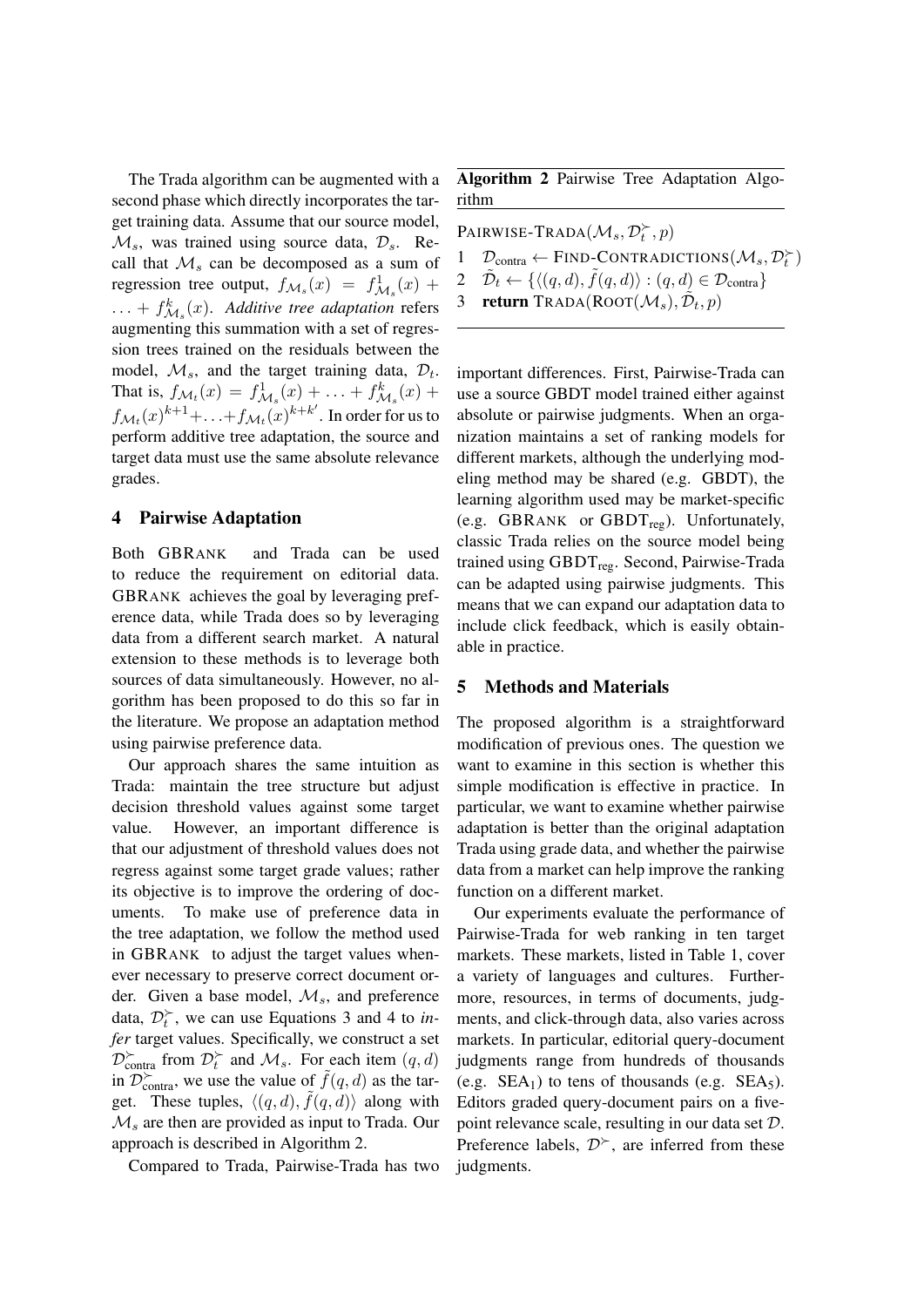We also include a second set of experiments which incorporate click data. $<sup>1</sup>$  In these experi-</sup> ments, we infer a preference from click data by assuming the following model. The user is presented with ten results. An item  $i \succ j$  if i the following conditions hold:  $i$  is positioned below  $j$ ,  $i$  receives a click, and  $j$  does not receive a click.

In our experiments, we tested the following runs,

- GBDT<sub>reg</sub> trained using only  $\mathcal{D}_s$  or  $\mathcal{D}_t$
- GBRANK trained using only  $\mathcal{D}_s^{\succ}$  or  $\mathcal{D}_t^{\succ}$
- GBRANK trained using only  $\mathcal{D}_s^{\succ}$ ,  $\mathcal{D}_t^{\succ}$ , and  $\mathcal{C}_t$
- Trada with both  $GBDT<sub>s</sub>$  and  $GBRANK<sub>s</sub>$ , adapted with  $\mathcal{D}_t$ .
- Pairwise-Trada with both  $GBDT<sub>s</sub>$  and GBRANK<sub>s</sub>, adapted with  $\mathcal{D}_t^{\succ}$  and  $\mathcal{C}_t$  at different ratios.

In the all experiments, we use 400 additive trees when additive adaptation is used.

All models are evaluated using discounted cumulative gain (DCG) at rank cutoff 5 (Järvelin and Kekäläinen, 2002).

#### 6 Results

### 6.1 Adaptation with Manually Labeled Data

In Table 1, we show the results for all of our experimental conditions.

We can make a few observations about the non-adaptation baselines. First, models trained on the (limited) target editorial data,  $GBDT<sub>t</sub>$ and  $GBRANK_t$ , tend to outperform those trained only on the source editorial data,  $GBDT<sub>s</sub>$  and GBRANK<sub>s</sub>. The critical exception is  $SEA<sub>5</sub>$ , the market with the fewest judgments. We believe that this behavior is a result of similarity between the United States source data and the  $SEA<sub>5</sub>$  target market; both the source and target query populations share the same language, a property not exhibited in other markets. Notice that other small markets such as  $LA<sub>2</sub>$  and  $LA<sub>3</sub>$  see modest improvements when using target-only runs compared to source-only runs. Second, GBRANK tends to outperform GBDT when only trained on the source data. This implies that we should prefer a base model which is based on GBRANK, something that is difficult to combine with classic Trada. Third, by comparing GBRANK and GBDT when only trained on the target data, we notice that the effectiveness of GBRANK depends on the amount of training data. For markets where there training data is plentiful (e.g. SEA1), GBRANK outperforms GBDT. On the other hand, for smaller markets (e.g. LA3), GBDT outperforms GBRANK.

In general, the results confirm the hypothesis that adaptation runs outperform all of nonadaptation baselines. This is the case for both Trada and Pairwise-Trada. As with the baseline runs, the Australian market sees different performance as a result of the combination of a small target editorial set and a representative source domain. This effect has been observed in previous results (Chen et al., 2009).

We can also make a few observations by comparing the adaptation runs. Trada works better with a GBDT base model than with a GBRANK base model. We We believe this is the case because the absolute regression targets are difficult to compare with the unbounded output of GBRANK. Pairwise-Trada on the other hand tends to perform better with a GBRANK base model than with a GBDT base model. There are a few exceptions,  $SEA<sub>3</sub>$  and  $LA<sub>2</sub>$ , where Pairwise-Trada works better with a GBDT base model. Comparing Trada to Pairwise-Trada, we find that using preference targets tends to improve performance for some markets but not all. The underperformance of Pairwise-Trada tends to occur in smaller markets such as  $LA<sub>1</sub>$ ,  $LA<sub>2</sub>$ , and  $LA<sub>3</sub>$ . This is similar to the behavior we observed in the non-adaptation runs and suggests that, in operation, a modeler may have to decide on the training algorithm based on the amount of data available.

<sup>&</sup>lt;sup>1</sup>For technical reasons, this data set is slightly different from the results we show with the purely editorial data. Therefore the size of the training and testing sets are different, but not to a significant degree.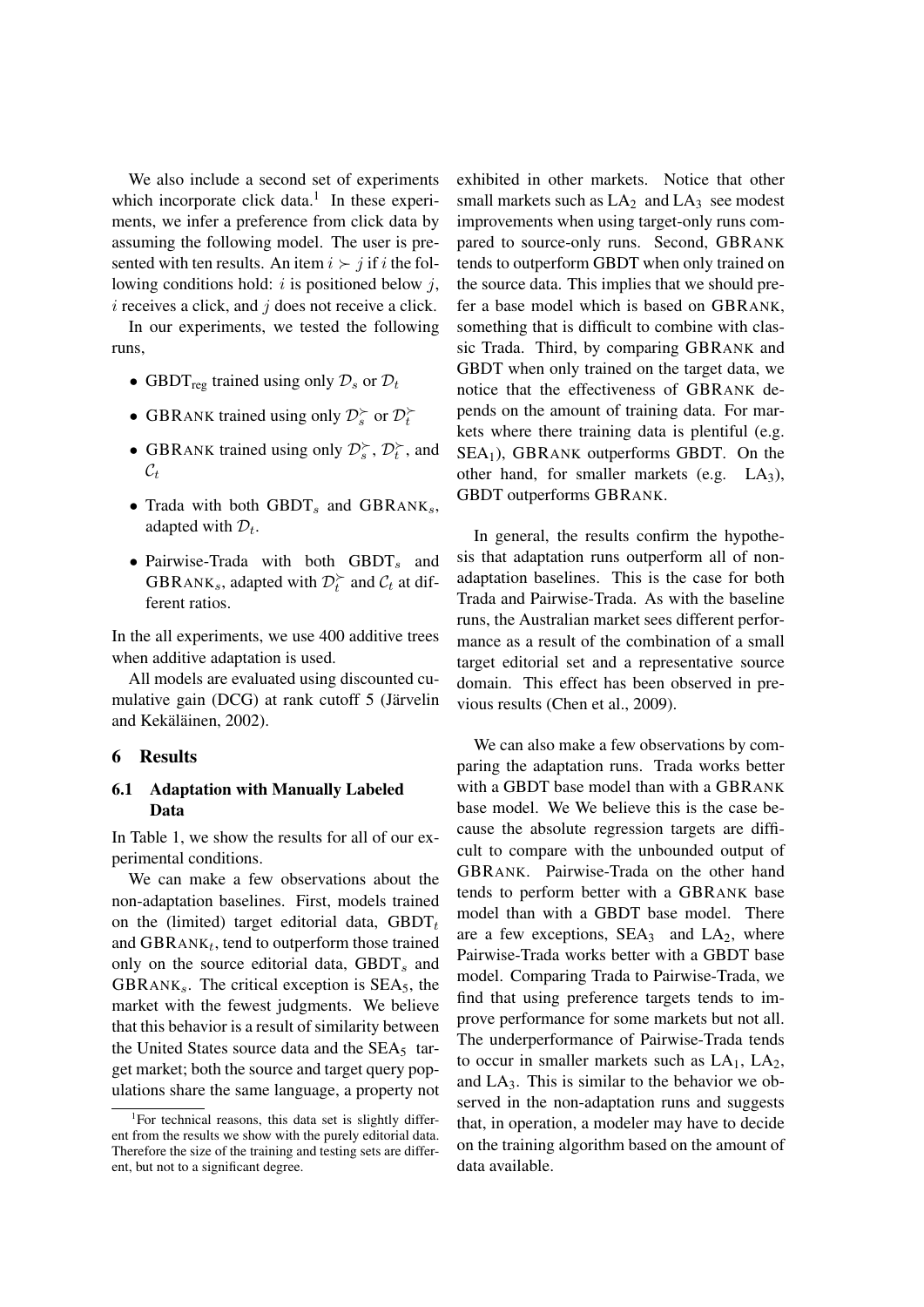|                                                                                           | SEA <sub>1</sub> | SEA <sub>2</sub> | $EU_1$           | SEA <sub>3</sub>   | EU <sub>2</sub>  | SEA <sub>4</sub> | LA <sub>1</sub>  | LA <sub>2</sub>    | LA <sub>3</sub>  | SEA <sub>5</sub>   |
|-------------------------------------------------------------------------------------------|------------------|------------------|------------------|--------------------|------------------|------------------|------------------|--------------------|------------------|--------------------|
| training size                                                                             | 243,790          | 174,435          | 137,540          | 135,066            | 101.076          | 100,846          | 91.638           | 75.989             | 66.151           | 37,445             |
| testing size                                                                              | 18,652           | 26,752           | 11.431           | 13.839             | 12.118           | 12.214           | 11.038           | 16.339             | 10.379           | 21,034             |
|                                                                                           |                  |                  |                  |                    |                  |                  |                  |                    |                  |                    |
| GBDT.                                                                                     | 9.4483           | 8.1271           | 9.0018           | 10.0630            | 8.5339           | 5.9176           | 6.1699           | 11.4167            | 8.1416           | 10.5356            |
| $GBDT_{t}$                                                                                | 9.6011           | 8.6225           | 9.3310           | 10.7591            | 9.0323           | 6.4185           | 6.8441           | 11.8553            | 8.5702           | 10.4561            |
| GBRANK.                                                                                   | 9.6059           | 8.1784           | 9.0775           | 10.2486            | 8.6248           | 6.1298           | 6.2614           | 11.5186            | 8.2851           | 10.5915            |
| $GBRANK_t$                                                                                | 9.6952           | 8.6225           | 9.3575           | 10.8595            | 9.0384           | 6.4620           | 6.8543           | 11.7086            | 8.4825           | 10.3469            |
| Trada<br>$GBDT_{s}$ , $\mathcal{D}_{t}$<br>$GBRANK_{s}, \mathcal{D}_{t}$                  | 9.6718<br>9.6116 | 8.6120<br>8.5681 | 9.3086<br>9.2125 | 10.8001<br>10.7597 | 9.1024<br>8.9675 | 6.3440<br>6.4110 | 6.9444<br>6.8286 | 11.9513<br>11.7326 | 8.6519<br>8.5498 | 10.6279<br>10.6508 |
| Pairwise-Trada<br>$GBDT_{s}$ , $\mathcal{D}_{t}$<br>GBRANK <sub>s</sub> , $\mathcal{D}_t$ | 9.7364<br>9.7539 | 8.6261<br>8.6538 | 9.3824<br>9.4269 | 10.8549<br>10.8362 | 9.0842<br>9.1044 | 6.4705<br>6.4716 | 6.9438<br>6.9438 | 11.8255<br>11.8034 | 8.5323<br>8.6187 | 10.4655<br>10.6564 |

Table 1: Adaptation using manually labeled training data Southeast Asia (SEA), Europe (EU), and Latin America (LA) markets. Markets are sorted by target training set size. Significance tests use a t-test. Bolded numbers indicate statistically significant improvements over the respective source model.

|                                                                                      | SEA <sub>1</sub>           | SEA <sub>2</sub>           | $EU_1$                   | SEA3                          | EU <sub>2</sub>             | SEA <sub>4</sub>           | LA1                        | LA <sub>2</sub>           | LA3                       | SEAs                          |
|--------------------------------------------------------------------------------------|----------------------------|----------------------------|--------------------------|-------------------------------|-----------------------------|----------------------------|----------------------------|---------------------------|---------------------------|-------------------------------|
| $\cdot$ $\cdot$<br>training size                                                     | 194.114                    | 166.396                    | 136.829                  | 161,663                       | 94.875                      | 96.642                     | 73.977                     | 108.350                   | 64.481                    | 71,549                        |
| testing size                                                                         | 15.655                     | 11.844                     | 11.028                   | 11.839                        | 11.118                      | 5.092                      | 10.038                     | 12.246                    | 10.201                    | 7.477                         |
| GBRANK.<br>Pairwise-Trada<br>GBRANK <sub>s</sub> , $\mathcal{D}_t$ , $\mathcal{C}_t$ | 9.0159                     | 8.5763                     | 8.7119                   | 11.4512                       | 9.7641                      | 6.5941                     | 6.894                      | 7.9366                    | 8.058                     | 10.7935                       |
| editorial<br>click<br>editorial+click                                                | 9.3577<br>9.1149<br>9.4898 | 8.9205<br>8.7622<br>9.0177 | 8.901<br>8.8187<br>8.945 | 12.2247<br>11.9361<br>12.3172 | 9.9531<br>9.8818<br>10.1156 | 6.7421<br>6.7703<br>6.8459 | 7.1455<br>7.1812<br>7.2414 | 8.2811<br>8.264<br>8.4111 | 8.2503<br>8.2485<br>8.292 | 10.7973<br>10.9042<br>11.1407 |

Table 2: Adaptation incorporating click data. Bolded numbers indicate statistically significant improvements over the baseline. Markets ordered as in Table 1.

#### 6.2 Incorporating Click Data

One of the advantages of Pairwise-Trada is the ability to incorporate multiple sources of pairwise preference data. In this paper, we use the heuristic rule approach which is introduced by (Dong et al., 2009) to extract pairwise preference data from the click log of the search engine. This approach yields both skip-next and skip-above pairs (Joachims et al., 2005), which are sorted by confidence descending order respectively. In these experiments, we combine manually generated preferences with those gathered from click data. We present these results in Table 2.

We notice that no matter the source of preference data, Pairwise-Trada outperforms the baseline GBRANK model. The magnitude of the improvement depends on the source data used. Comparing the editorial-only to the click-only models, we notice that click-only models outperform editorial-only models for smaller markets  $(SEA<sub>4</sub>, LA<sub>1</sub>, and SEA<sub>5</sub>)$ . This is likely the case because the relative quantity of click data with respect to editorial data is higher in these markets. This is despite the fact that the click data may be noisier than the editorial data. The best performance, though, comes when we combine both editorial and click data.

#### 6.3 Additive tree adaptation

Recall that Pairwise-Trada consists of two parts: parameter adaptation and additive tree adaptation. In this section, we examine the contribution to performance each part is responsible for. Figure 2 illustrates the adaptation results for the  $LA<sub>1</sub>$  market. In this experiment, we use a United States base model and  $100K LA<sub>1</sub>$  editorial judgments for adaptation. Pairwise-Trada is performed on top of differently sized base models with 600, 900 and 1200 trees. The original base model has 1200 trees; we selected the first 600, 900 or full 1200 trees for experiments. The number of trees used in the additive tree adaptation step ranges up to 600 trees. From Figure 2 we can see that the additive adaptation can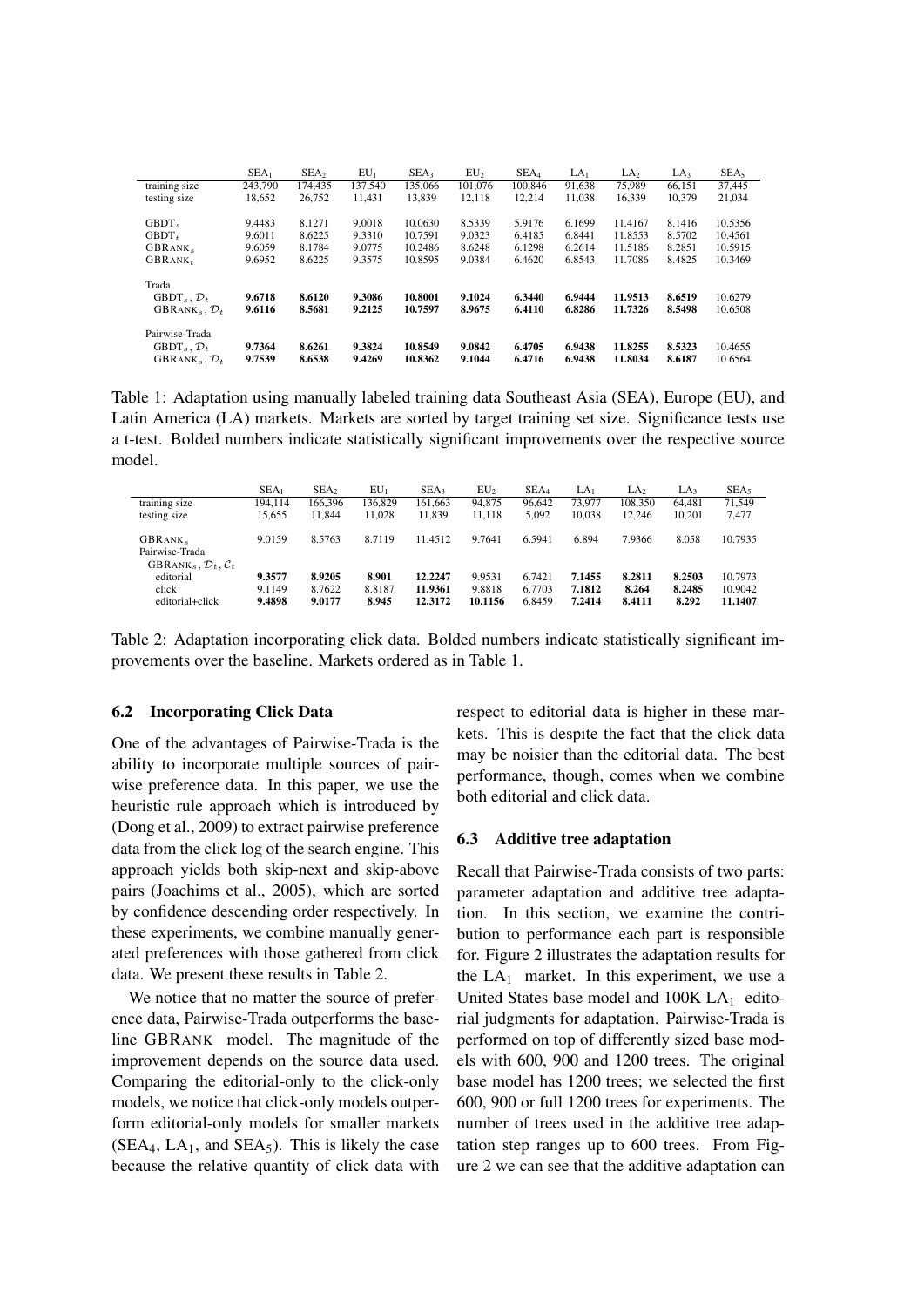

Figure 2: Illustration of additive tree adaptation for  $LA<sub>1</sub>$ . The curves are average performance over a range of parameter settings.

significantly increase DCG over simple parameter adaptation and is therefore a critical step of Pairwise-Trada. When the number of trees in the additive tree adaptation step reaches roughly 400, the DCG plateaus.

# 7 Conclusion

We have proposed a model for adapting retrieval models using preference data instead of absolute relevance grades. Our experiments demonstrate that, when much editorial data is present, our method, Pairwise-Trada, may be preferable to competing methods based on absolute relevance grades. However, in real world systems, we often have access to sources of preference data beyond those resulting from editorial judgments. We demonstrated that Pairwise-Trada can exploit such data and boost performance significantly. In fact, *if we omit editorial data altogether we see performance improvements over the baseline model*. This suggests that, in principle, we can train a single, strong source model and improve it using target click data alone. Despite the fact that the modification we made is quite simple, we showed that modification is effective in practice. This tends to validate the general principle of using pairwise data from a different market. This principle can be easily used in other frameworks such as neural networks (Burges et al., 2005b). Therefore, the proposed method also points to a new direction for future improvements of search engines.

There are several areas of future work. First, we believe that detecting other sources of preference data from user behavior can further improve the performance of our model. Second, we only used a single source model in our experiments. We would also like to explore the effect of learning from an ensemble of source models. The importance of each may depend on the similarity to the target domain. Finally, we would also like to more accurately understand the queries where click data improves adaptation and those where editorial judgments is required. This sort of knowledge will allow us to train systems which maximally exploit our editorial resources.

#### References

- Amini, M.-R., T.-V. Truong, and C. Goutte. 2008. A boosting algorithm for learning bipartite ranking functions with partially labeled data. In *SIGIR '08: Proceedings of the 31st annual international ACM SIGIR conference on Research and development in information retrieval*.
- Bacchiani, M. and B. Roark. 2003. Unsupervised language model adaptation. In *ICASSP '03: Proceedings of the International Conference on Acoustics, Speech and Signal Processing*.
- Bai, J., K. Zhou, H. Zha, B. Tseng, Z. Zheng, and Y. Chang. 2009. Multi-task learning for learning to rank in web search. In *CIKM '09: Proceeding of the 18th ACM conference on Information and knowledge management*.
- Blitzer, J., R. McDonald, and F. Pereira. 2006. Domain adaptation with structural correspondence learning. In *EMNLP '06: Proceedings of the 2006 Conference on Empirical Methods on Natural Language Processing*.
- Burges, C., T. Shaked, E. Renshaw, A. Lazier, M. Deeds, N. Hamilton, and G. Hullender. 2005a. Learning to rank using gradient descent. In *ICML '05: Proceedings of the 22nd International Conference on Machine learning*.
- Burges, Chris, Tal Shaked, Erin Renshaw, Ari Lazier, Matt Deeds, Nicole Hamilton, and Greg Hullender. 2005b. Learning to rank using gradient descent. In *ICML '05: Proceedings of the*